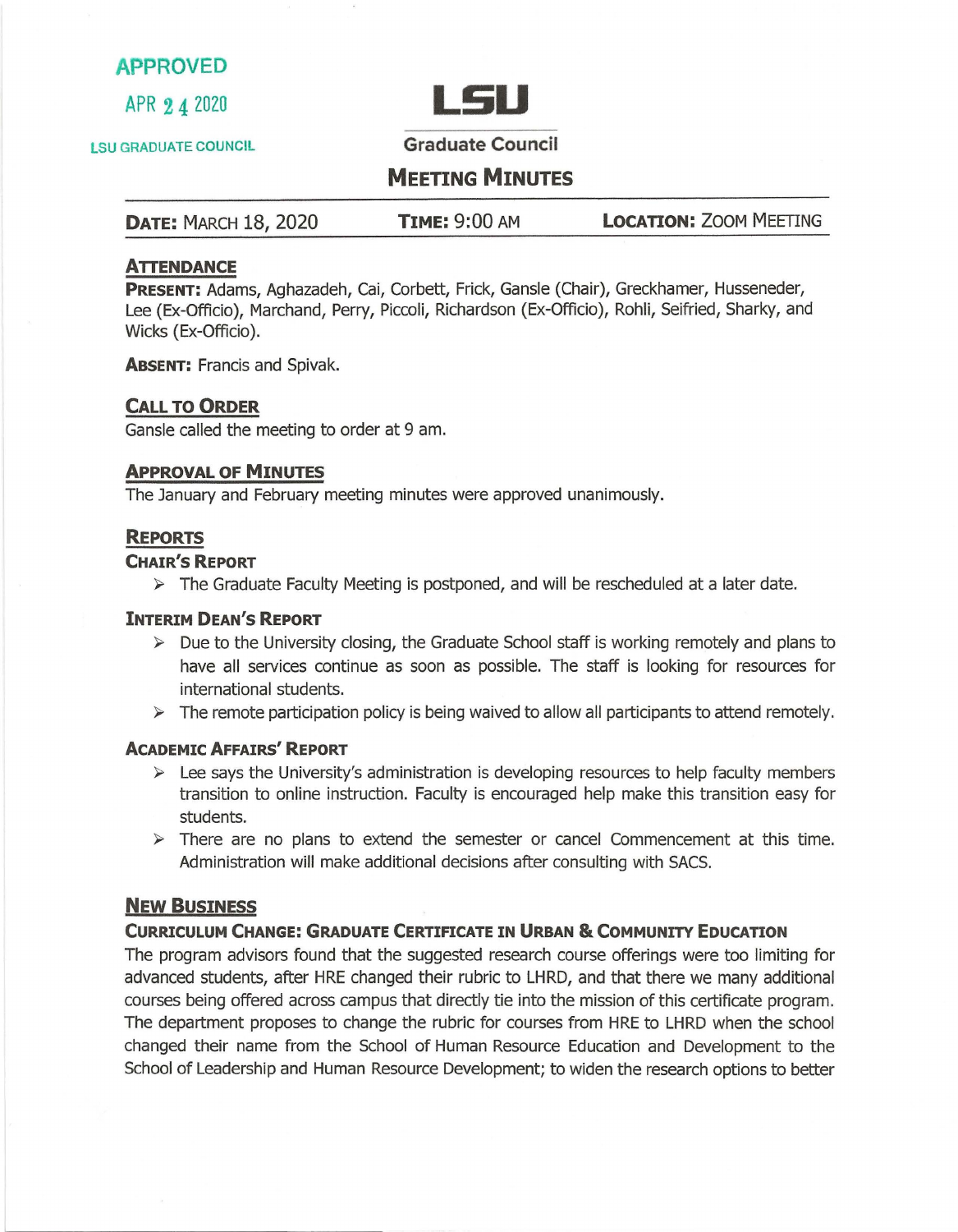reflect the interdisciplinary nature of our students as well as those that are of advanced status; and to add a few additional courses that pertain to working with the community and on community issues in courses across campus can be applied.

Perry moved to approve, Aghazadeh seconded, and motion passed unanimously.

### **NEW GRADUATE CERTIFICATE: EMERGING INFORMATION TECHNOLOGIES FOR BUSINESS**

 The 12-graduate credit hour certificate targets individuals desiring to learn about the newest information systems developments in business. It will be offered exclusively online. The program does not require additional resources since all instructions will be covered by revenue generated from tuition.

Piccoli moved to approve, Greckhamer seconded, and motion passed unanimously.

## **'REQUIRED FEES' AMENDMENT**

 Richardson stated one major confusion about the fees stems from the use of the term "Required Fees" on the Budget & Planning website. The "Required Fees" list does not include all required fees. The Grad School has asked departments to revise assistantship offer letters to be very precise and they all seemingly complied. However, graduate students are still complaining. Richardson proposes the following revision to Budget & Planning.

 "Because graduate students often understand that the term "required fees" to mean that these are all the fees that are required, the Graduate Council requests that the term "Required Fees" on the Budget & Planning page listing Graduate Tuition and Required Fees ( <u>Isu.edu/bgtplan/Tuition-Fees/2019-2020/grad.pdf</u> ) be amended to indicated that the fees listed are only part of the total fees that a student must pay, preferably through changing the heading, with similar changes elsewhere as appropriate."

Perry moved to approve, Marchand seconded, and the motion passed unanimously.

# **OLD BUSINESS**

# **GRADUATE MINOR POLICY (STUDENT EXAMS)**

Members briefly discussed revisions to the policy. Frick moved to approve the following:

A doctoral student may declare a minor before and after the General Defense. A Minor

Professor must attend at least one defense after the minor is declared.

Piccoli seconded and the motion passed unanimously.

# **STANDING COMMITTEE REPORTS**

 **PROMOTION & TENURE:** No report.

**GRADUATE FACULTY:** No report.

**AWARDS:** Committee is currently working Huel Perkins & Dissertation Year Awards.

**MEETING ADJOURNED**: 10:16 am.

**NEXT MEETING:** Friday, April 24 at 9 am. Location: TBA.